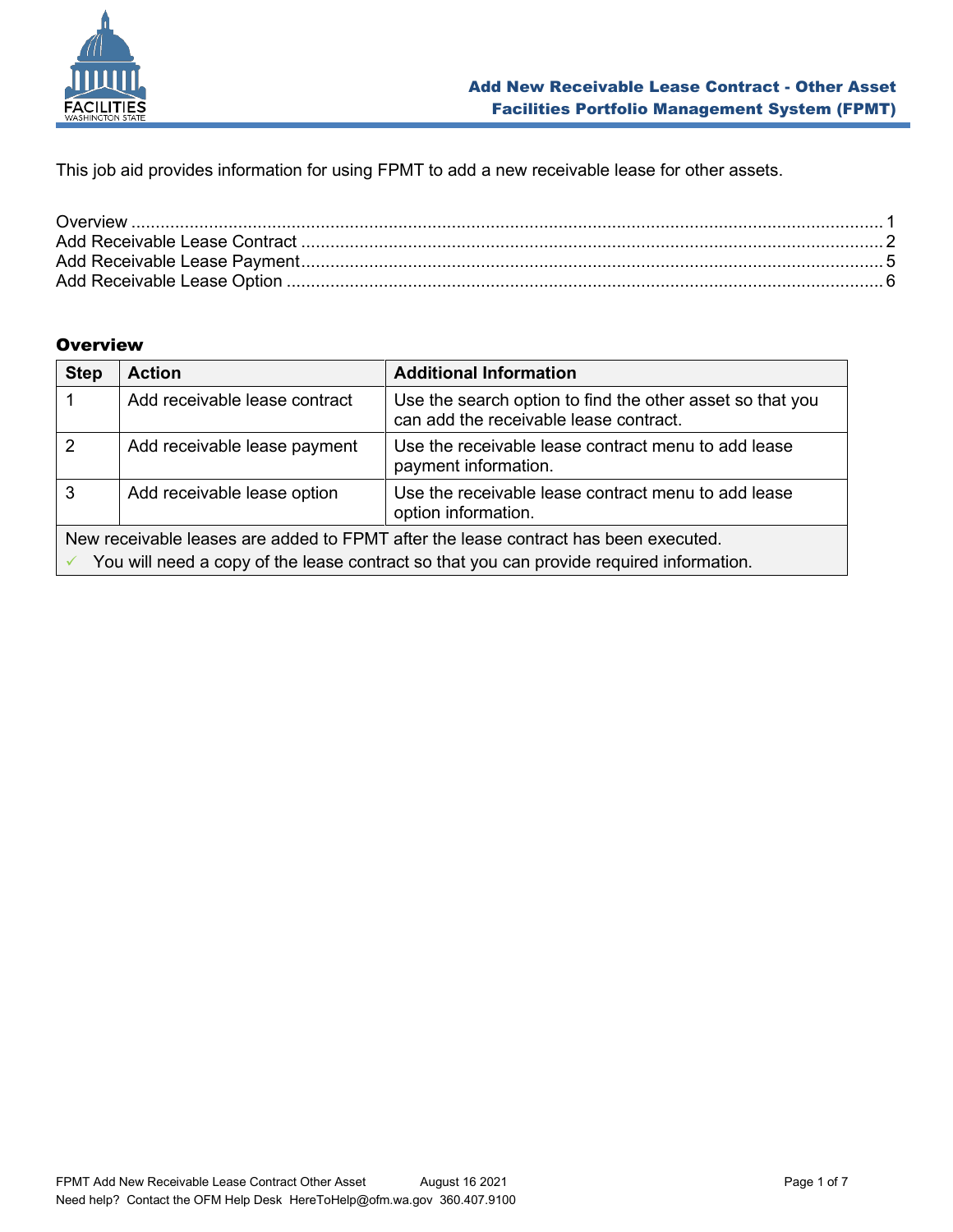

### <span id="page-1-0"></span>Add Receivable Lease Contract

Use the search option to find the other asset so that you can add the new receivable lease.

Data Explorer 1. **Select:** Open. Begin here to search, analyze, and drill down into your data  $\left( \blacktriangleright \right)$  Open 2. **Select:** Search. A History  $\frac{3}{2}$  Selections  $Q_{\bullet}$  Search Filter

Search

- 3. **Select:** Filter by.
- 4. **Select:** Agencies.
- 5. **Select:** Refine by.
- 6. **Select:** Agency abbreviation.

 $\rightarrow$  FPMT will display additional options depending on your search criteria.

- 7. **Select:** Your agency.
- 8. **Select:** Search.
- 

 $\Delta$  $\mathcal{Q}_{\!\scriptscriptstyle\bullet}$ A Sample Agency

In this example, we use search tools to filter by agency and refine by agency abbreviation. You can also use other search and filter options to find the other asset.

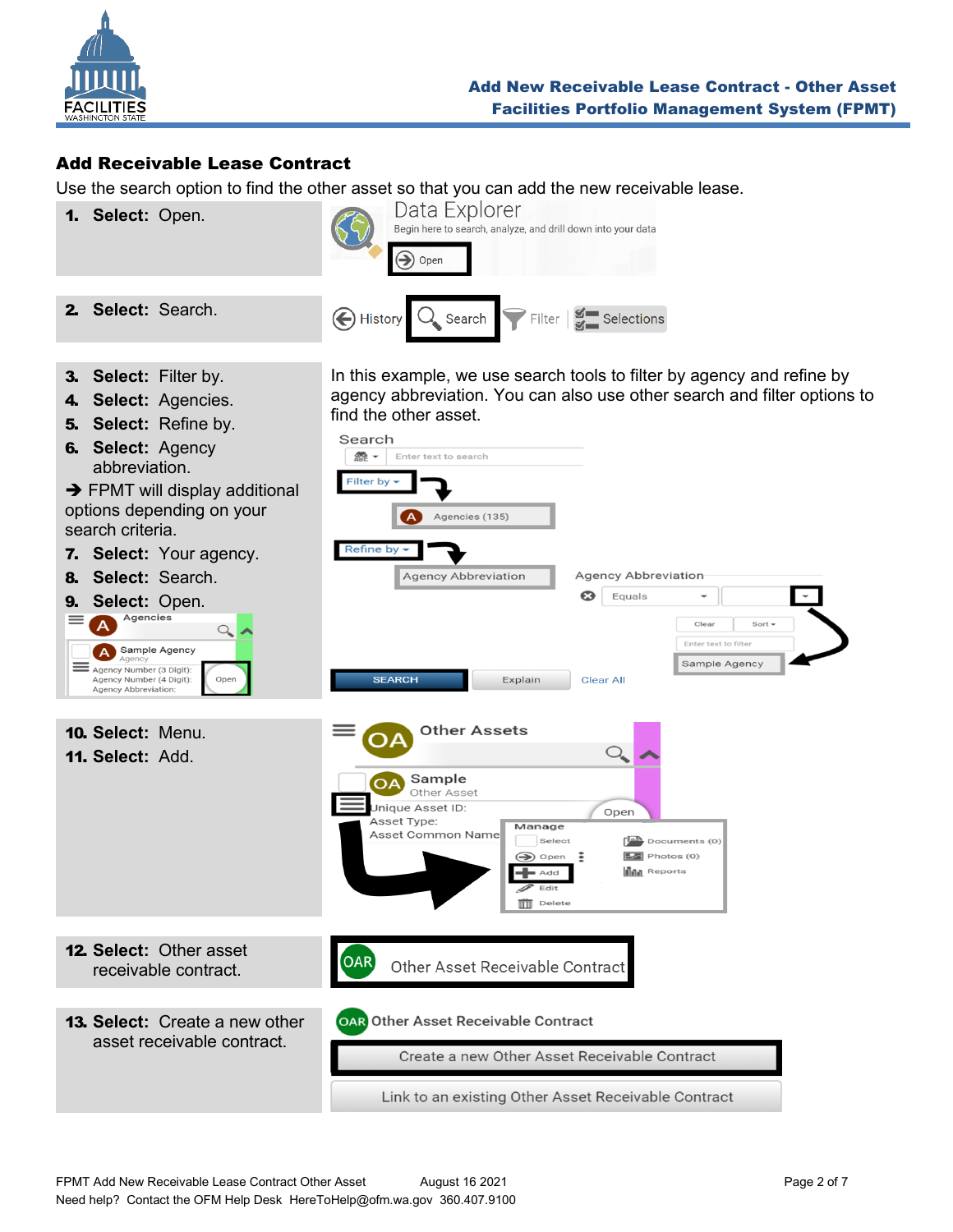

| 14. Input: Name.<br>$\rightarrow$ Use receivable lease number<br>for the name.<br>$\rightarrow$ Receivable contract<br>properties includes several<br>optional fields. For example,<br>description is optional.                                                                                                         | Advanced Mode<br><b>う</b> 面 Other Asset Receivable Contract Properties<br>Name<br>Description                                                          |
|-------------------------------------------------------------------------------------------------------------------------------------------------------------------------------------------------------------------------------------------------------------------------------------------------------------------------|--------------------------------------------------------------------------------------------------------------------------------------------------------|
| <b>15. Input:</b> Receivable contract<br>number.<br>$\rightarrow$ Use a unique receivable<br>contract number.                                                                                                                                                                                                           | Receivable Contract Number                                                                                                                             |
| 16. Select: Lessor.<br>$\rightarrow$ Use lessor name as stated<br>on lease agreement.<br>17. Select: Lessee.                                                                                                                                                                                                            | Lessor (Agency Name) ?<br>Lessee<br>Lessee - Other                                                                                                     |
| <b>18. Select:</b> Receivable contract<br>type.                                                                                                                                                                                                                                                                         | Receivable Contract Type                                                                                                                               |
| <b>19. Input:</b> Receivable contract<br>executed date.<br>$\rightarrow$ Use date the last party<br>signed the lease agreement.<br>20. Input: Receivable contract<br>start date.<br>21. Input: Receivable contract<br>end date.                                                                                         | Receivable Contract Executed Date ?<br>$\overline{31}$<br>Receivable Contract Start Date (?)<br>31<br>Receivable Contract End Date (?)<br>0.005<br> 31 |
| 22. Select: Debt issued.<br>$\rightarrow$ Has debt been issued that is<br>secured by the payments from<br>this lease?<br>23. Input: Prepayments.<br>$\rightarrow$ Payments received from the<br>lessee at or before lease<br>commencement that relate to a<br>future period, such as deposit<br>for final month's rent. | Debt Issued (?)<br>No<br>Prepayments ?                                                                                                                 |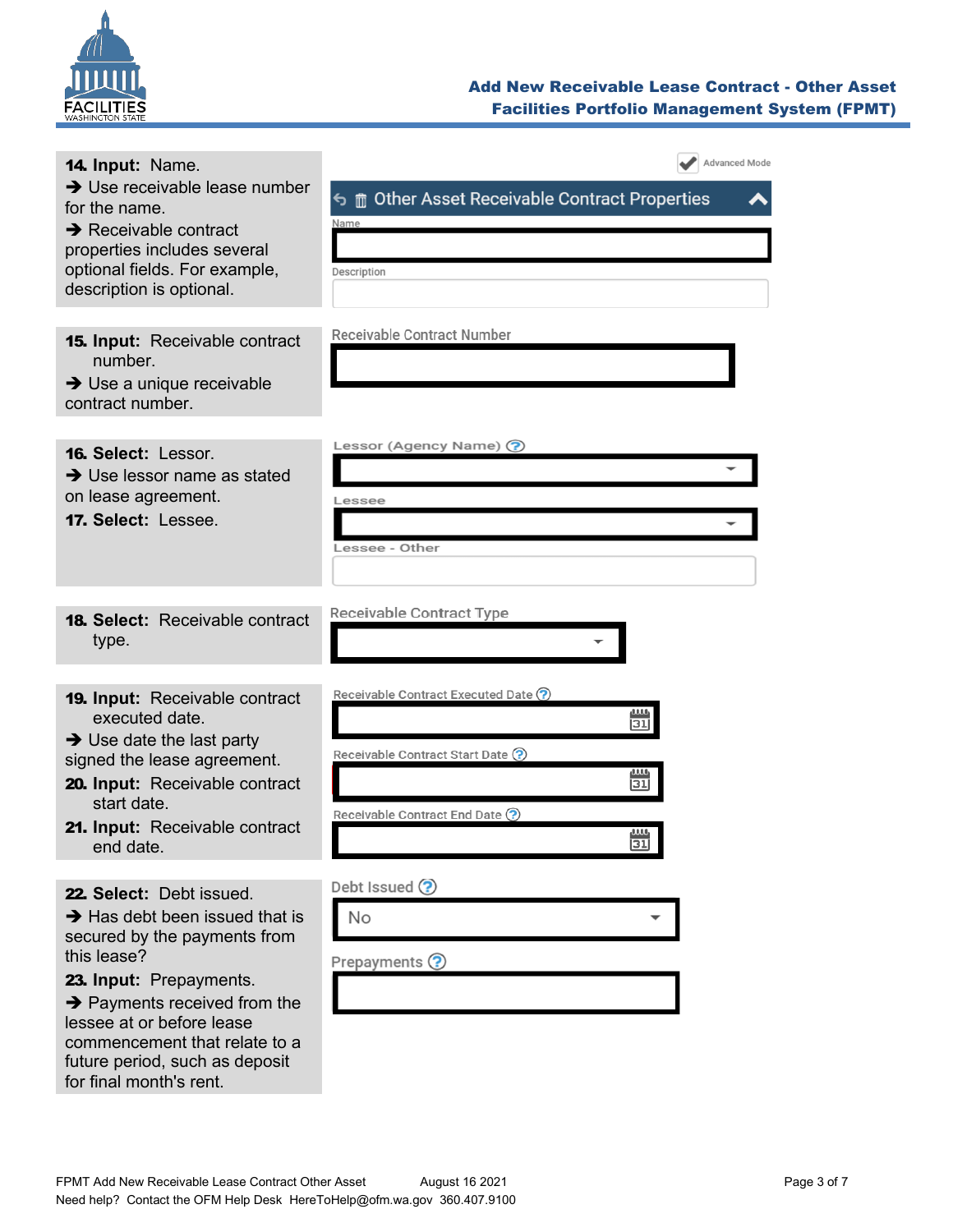

| 24. Select: Variable payments.<br>$\rightarrow$ Does lease include variable<br>payments based on future<br>performance of lessee or on<br>usage of the asset? If yes,<br>provide description (basis,<br>terms, conditions).                                                                                                                                                      | Variable Payments ?<br>Description of Variable Payments (?)                                                                                    |
|----------------------------------------------------------------------------------------------------------------------------------------------------------------------------------------------------------------------------------------------------------------------------------------------------------------------------------------------------------------------------------|------------------------------------------------------------------------------------------------------------------------------------------------|
| 25. Input: Interest rate.<br>$\rightarrow$ Use interest rate stated in the<br>contract or the implied interest<br>rate.                                                                                                                                                                                                                                                          | <b>Interest Rate</b>                                                                                                                           |
| 26. Select: Manually record<br>accounting entries.<br>$\rightarrow$ Will accounting entries be<br>recorded manually in AFRS?<br>If yes, FPMT will not send<br>$\checkmark$<br>any transactions to AFRS for<br>this contract.<br>$\checkmark$ If no, select master index if<br>total lease payments are<br>over threshold and provide<br>information for accounting<br>reference. | Manually Record Accounting Entries ?<br>Master Index ?<br>Master Index Title ?<br>Accounting Reference ?                                       |
| 27. Select: Receivable contract<br>status.<br>$\rightarrow$ Status should be active when<br>adding new receivable contract.                                                                                                                                                                                                                                                      | <b>Receivable Contract Status</b><br>Active - Lease is active and connected to the property.<br>Receivable Contract Inactive Reason<br>Comment |
| 28. Select: Save and close.<br>$\rightarrow$ FPMT will add the contract<br>information.                                                                                                                                                                                                                                                                                          | ← 面 Other Asset To Other Asset Receivable Contract Link Properties ❤<br><b>S Other Asset Properties</b>                                        |

SAVE AND CLOSE

Cancel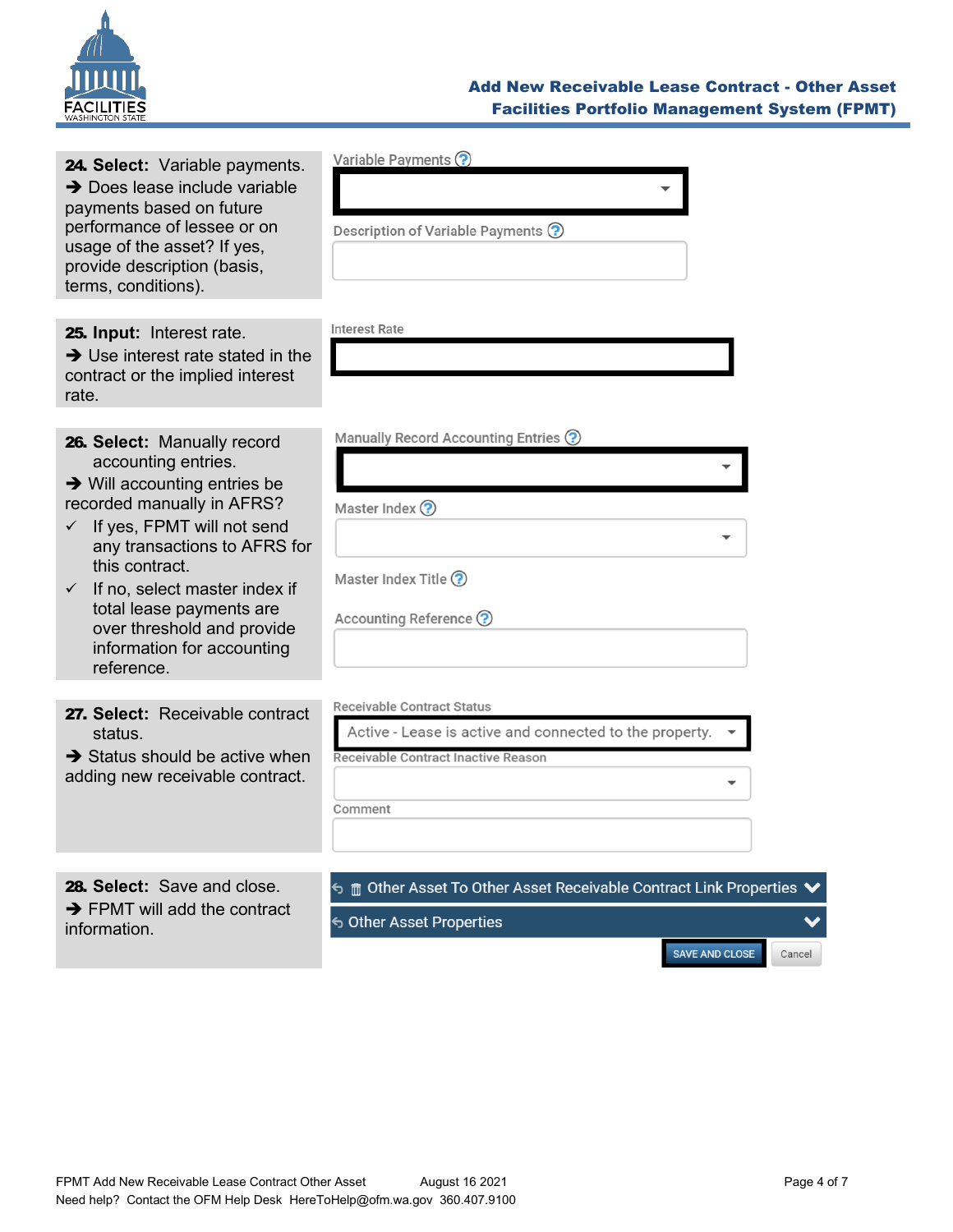

## <span id="page-4-0"></span>Add Receivable Lease Payment

Use the receivable lease contract menu to add lease payment information.

 $\checkmark$  If the receivable lease contract has more than one lease payment, add each payment separately. All payments can have an active status (FPMT reports will pull data based on the run date of the report).

| Select: Menu.<br>1.<br>Select: Add.<br>2.                                                                                                                                                                                 | <b>Other Asset Receivable Contracts</b><br>OAR<br>Sample<br>OAR <sup>)</sup><br>Other Asset Receivable Contract<br><b>Jnique Asset ID:</b><br>Open<br>Lease Number:<br>Manage<br>Receivable Contract Number:<br>Select<br>$\left[\frac{1-\epsilon}{2}\right]$ Documents (0)<br>$\boxed{2}$ Photos (0)<br>$\bigcirc$ Open<br><b>III</b> Reports<br>$\blacktriangleright$ Add<br>$\gg$ Edit<br><b>TTT</b> Delete |
|---------------------------------------------------------------------------------------------------------------------------------------------------------------------------------------------------------------------------|----------------------------------------------------------------------------------------------------------------------------------------------------------------------------------------------------------------------------------------------------------------------------------------------------------------------------------------------------------------------------------------------------------------|
| Select: Receivable<br>3.<br>payment.                                                                                                                                                                                      | RP<br>Receivable Payment                                                                                                                                                                                                                                                                                                                                                                                       |
| Select: Create a new<br>4.<br>receivable payment.                                                                                                                                                                         | Create a new Receivable Payment                                                                                                                                                                                                                                                                                                                                                                                |
| Input: Name.<br>5.<br>$\rightarrow$ Use payment type - payment<br>series number (payment type<br>dash payment series number).<br>$\rightarrow$ Description is optional.                                                   | Name<br>Description                                                                                                                                                                                                                                                                                                                                                                                            |
| <b>Input: Payment series</b><br>6.<br>number.<br>$\rightarrow$ Use sequential numbers for<br>payment series (1, 2, 3, etc.).<br>7. Select: Payment frequency.<br>8. Select: Payment type.<br>Input: Payment amount.<br>9. | <b>Payment Series Number</b><br><b>Payment Frequency</b><br>Payment Type<br><b>Payment Amount</b>                                                                                                                                                                                                                                                                                                              |
| 10. Input: Index rate.<br>$\rightarrow$ Use the index or rate in effect<br>at lease commencement.                                                                                                                         | Index Rate $\odot$                                                                                                                                                                                                                                                                                                                                                                                             |
| 11. Input: Payment start date.<br><b>12. Input: Payment end date.</b>                                                                                                                                                     | <b>Payment Start Date</b><br>$\frac{1}{121}$<br><b>Payment End Date</b><br>$\frac{1}{31}$                                                                                                                                                                                                                                                                                                                      |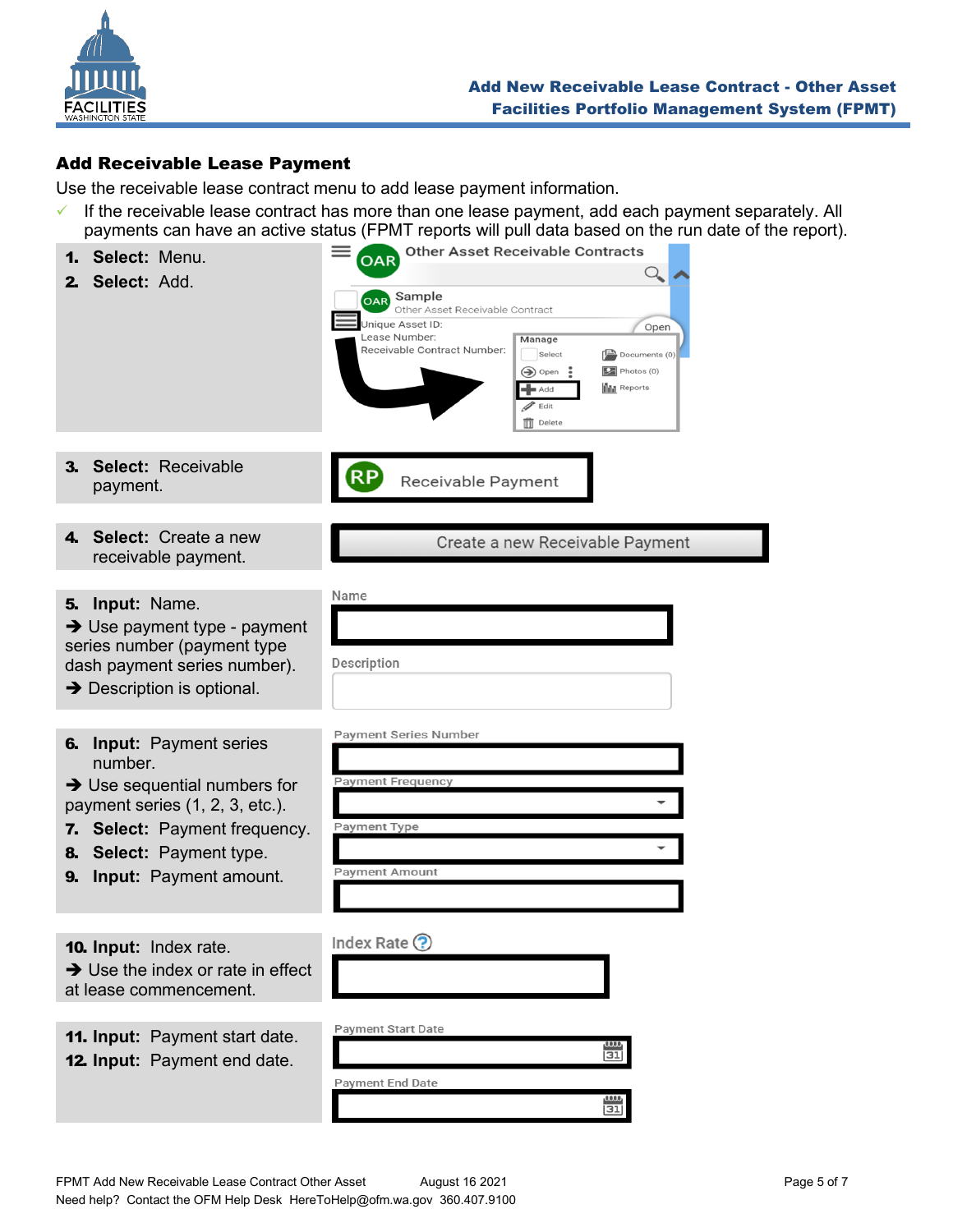

<span id="page-5-0"></span>

| <b>13. Select: Receivable</b><br>payment status.<br>$\rightarrow$ Status should be active when<br>adding new payment.<br>$\rightarrow$ Comments are optional.                                                                             | Receivable Payment Status<br>Active<br>Comment                                                                                                                                                                                                                                                                                                                                                                                |
|-------------------------------------------------------------------------------------------------------------------------------------------------------------------------------------------------------------------------------------------|-------------------------------------------------------------------------------------------------------------------------------------------------------------------------------------------------------------------------------------------------------------------------------------------------------------------------------------------------------------------------------------------------------------------------------|
| <b>14. Select: Save and close.</b><br>$\rightarrow$ FPMT will add the payment<br>information.                                                                                                                                             | <b> 6</b> m Other Asset Receivable Contract To Receivable Payment Link Properties $\blacktriangleright$<br><b>S</b> Other Asset Receivable Contract Properties<br>$\checkmark$<br><b>SAVE AND CLOSE</b><br>Cancel                                                                                                                                                                                                             |
| <b>Add Receivable Lease Option</b>                                                                                                                                                                                                        | Use the receivable lease contract menu to add lease option information.                                                                                                                                                                                                                                                                                                                                                       |
| 1. Select: Menu.<br>2. Select: Add.                                                                                                                                                                                                       | <b>Other Asset Receivable Contracts</b><br><b>OAR</b><br>Sample<br>(OAR)<br>Other Asset Receivable Contract<br>Jnique Asset ID:<br>Open<br>Lease Number:<br>Manage<br>Receivable Contract Number:<br>Select<br>$\sqrt{2}$ Documents (0)<br>$\boxed{2}$ Photos (0)<br>$\left(\rightarrow\right)$ Open $\frac{3}{2}$<br><b>III</b> Reports<br>$\blacktriangleright$ Add<br>$\mathscr{P}$ Edit<br>$\overline{\mathbb{m}}$ Delete |
| 3. Select: Receivable option.                                                                                                                                                                                                             | Receivable Option                                                                                                                                                                                                                                                                                                                                                                                                             |
| 4. Select: Create a new<br>receivable option.                                                                                                                                                                                             | Create a new Receivable Option                                                                                                                                                                                                                                                                                                                                                                                                |
| Input: Name.<br>5.<br>$\rightarrow$ Use option type - option<br>number (option type dash option<br>number).<br>$\rightarrow$ Description is optional.                                                                                     | Name<br>Description                                                                                                                                                                                                                                                                                                                                                                                                           |
| 6. Input: Option number.<br>$\rightarrow$ Use option number in the<br>order it appears in the lease<br>contract (1, 2, 3, etc.).<br>7. Select: Option type.<br>Input: Option description.<br>8.<br>$\rightarrow$ Option date is optional. | <b>Option Number</b><br>Option Type<br><b>Option Description</b><br><b>Option Date</b>                                                                                                                                                                                                                                                                                                                                        |

 $\frac{0.00}{31}$